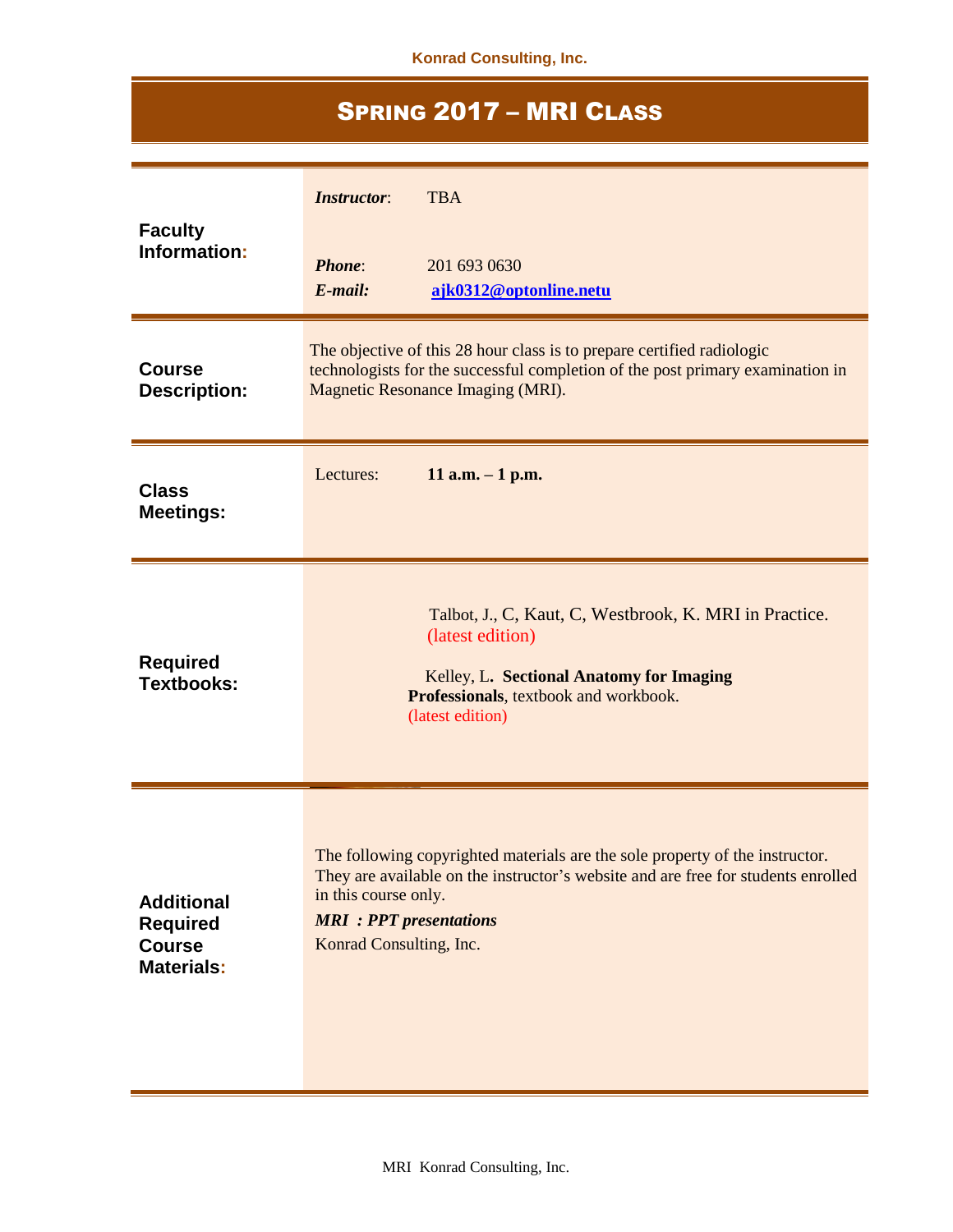| <b>Success</b><br>Criteria:        | Final Exam $75%$                                         |                                                                          |
|------------------------------------|----------------------------------------------------------|--------------------------------------------------------------------------|
| <b>Attendance</b><br><b>Policy</b> | of the lectures. No absences in the seminar are allowed. | For the students to receive credit for the seminar they must attend 100% |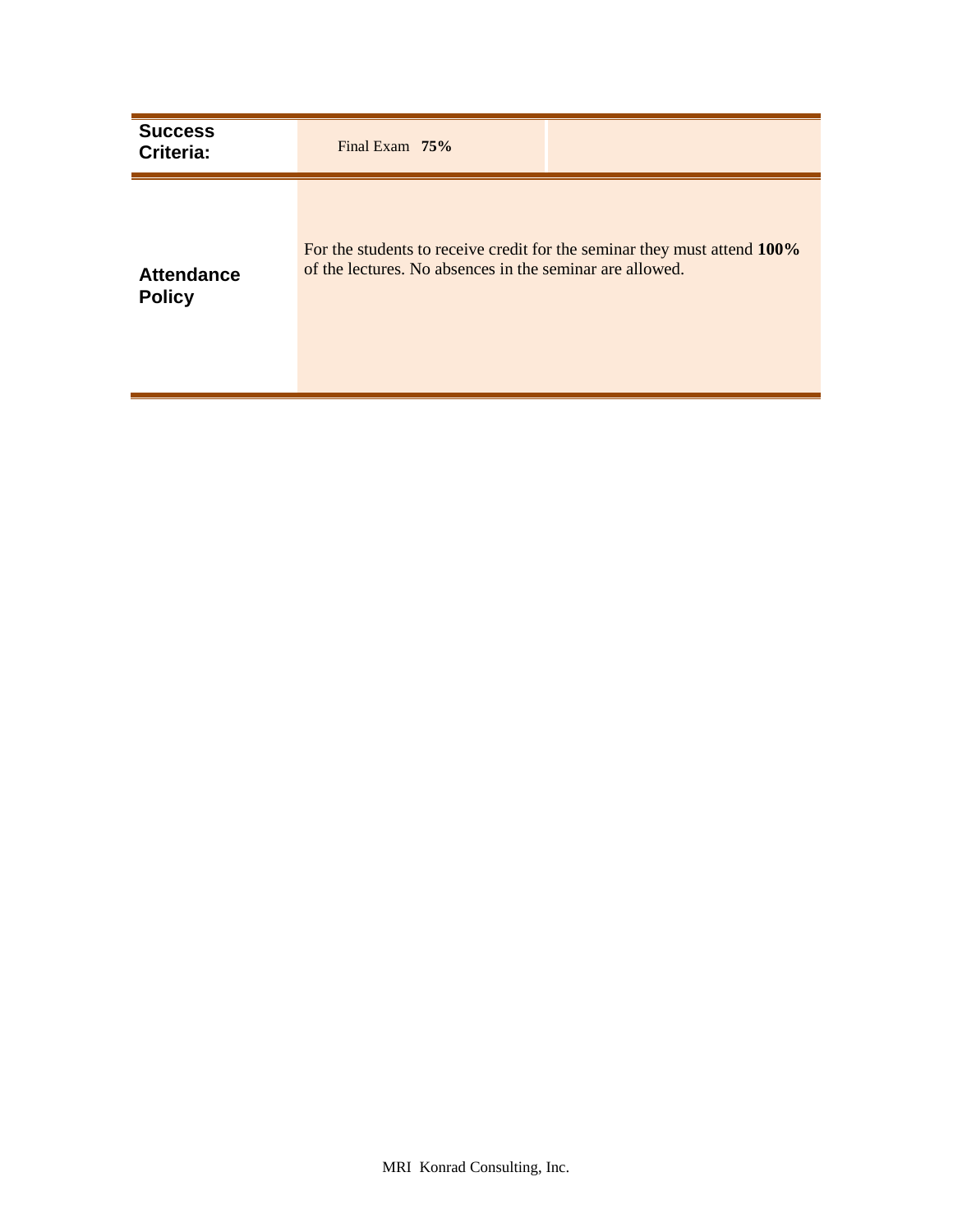|              | <b>MRI Class</b>                                                                                                                                                                                                                                                                                                                                                             |                   |             |
|--------------|------------------------------------------------------------------------------------------------------------------------------------------------------------------------------------------------------------------------------------------------------------------------------------------------------------------------------------------------------------------------------|-------------------|-------------|
|              | <b>Spring 2017 Outline</b>                                                                                                                                                                                                                                                                                                                                                   |                   |             |
| <b>Class</b> | <b>Topic</b>                                                                                                                                                                                                                                                                                                                                                                 | <b>Chapter</b>    | <b>Time</b> |
|              | <b>Introduction to MRI</b><br>1. Historical Perspective<br>1. Research Contributors to MRI<br>Magnetic and Electromagnetic Phenomena<br>2.<br>3. Faraday's law<br>4. Basic principle of MRI: data acquisition, reconstruction, and display<br>a. Precession<br>b. Larmor equation calculations<br>Gyromagnetic ratio<br>$C_{\star}$<br>d. Resonance<br>e. RF pulse<br>f. FID | PowerPoint        |             |
| $\mathbf 2$  | <b>Image weighting and Contrast</b><br>1. MRI factors:<br>a. Intrinsic: T1, T2, and Proton density relaxations<br>b. Extrinsic: TR, TE, Flip angle<br>2. Image Weighting<br>a. T1 Weighting<br>b. T2 Weighting<br>c. PD Weighting<br>d. $T2*$ weighting                                                                                                                      | <b>PowerPoint</b> |             |
| $\mathbf{3}$ | <b>MRI Instrumentation</b><br>1. MRI systems:<br>a. Permanent<br>b. Resistive<br>c. Superconducting<br>2. MRI coordinate system X, Y, and Z<br>3. Gradients their functions and parameters<br>a. Duty cycle<br>b. Slew rate<br>c. Rise time<br>4. Coils hardware and configuration                                                                                           | PowerPoint        |             |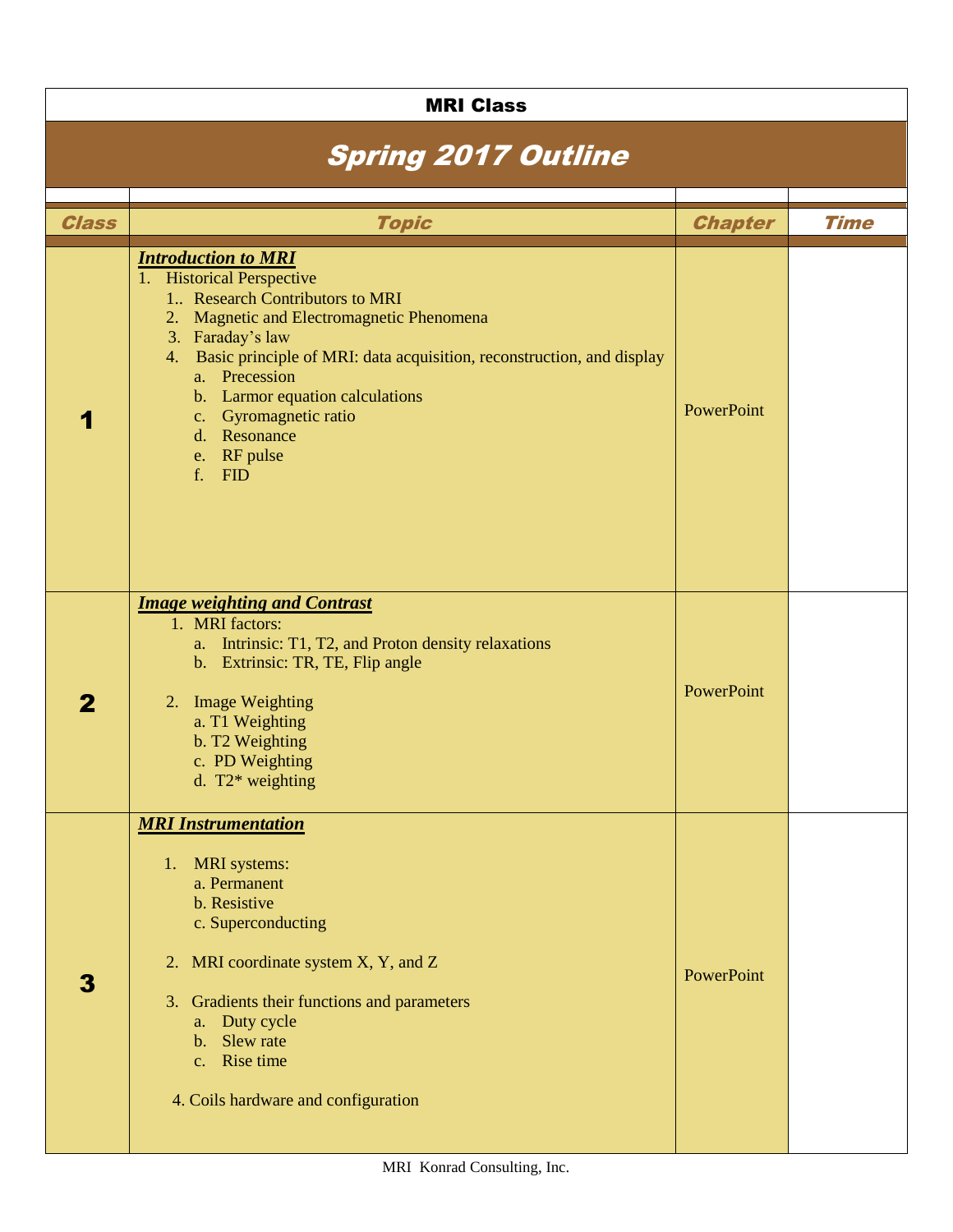|              | <b>MRI Class</b>                                                                                                                                                                                                                                                                                                                                                                                        |                |             |
|--------------|---------------------------------------------------------------------------------------------------------------------------------------------------------------------------------------------------------------------------------------------------------------------------------------------------------------------------------------------------------------------------------------------------------|----------------|-------------|
|              | <b>Spring 2017 Outline</b>                                                                                                                                                                                                                                                                                                                                                                              |                |             |
| <b>Class</b> | <b>Topic</b>                                                                                                                                                                                                                                                                                                                                                                                            | <b>Chapter</b> | <b>Time</b> |
| 4            | <b>Signal Encoding and Image Formation in MRI</b><br><b>Gradients Physical and Logical</b><br>1.<br>a. Slice Selection and bandwidth<br>b. Frequency encoding<br>c. Phase Encoding<br>Sampling<br>d.<br>e. Data Collection and Image Formation<br>2. K-space<br>a. FFT<br>b. FOV<br>c. Matrix<br>d. Filling of k-space<br>3. Data acquisition methods<br>a. Pre-scan<br>b. Sequential<br>c. 2D<br>d. 3D | PowerPoint     |             |
| Э            | <b>MRI Pulse Sequences 1</b><br>1. Conventional Spin Echo (CSE)<br>2. Fast Spin Echo (FSE)<br>3. k-space filling<br>4. Scanning time calculations<br>3. Inversion Recovery<br>a. STIR<br>b. FLAIR                                                                                                                                                                                                       | PowerPoint     |             |
| 6            | <b>MRI Pulse Sequences 2</b><br><b>Conventional Gradient Echo (GRE)</b><br>1.<br>2. Coherent and coherent gradient echo<br>3. SSFP<br>EPI<br>4.<br>Driven Equilibrium Prepared Technique<br>5.<br>6. Scan time calculations                                                                                                                                                                             | PowerPoint     |             |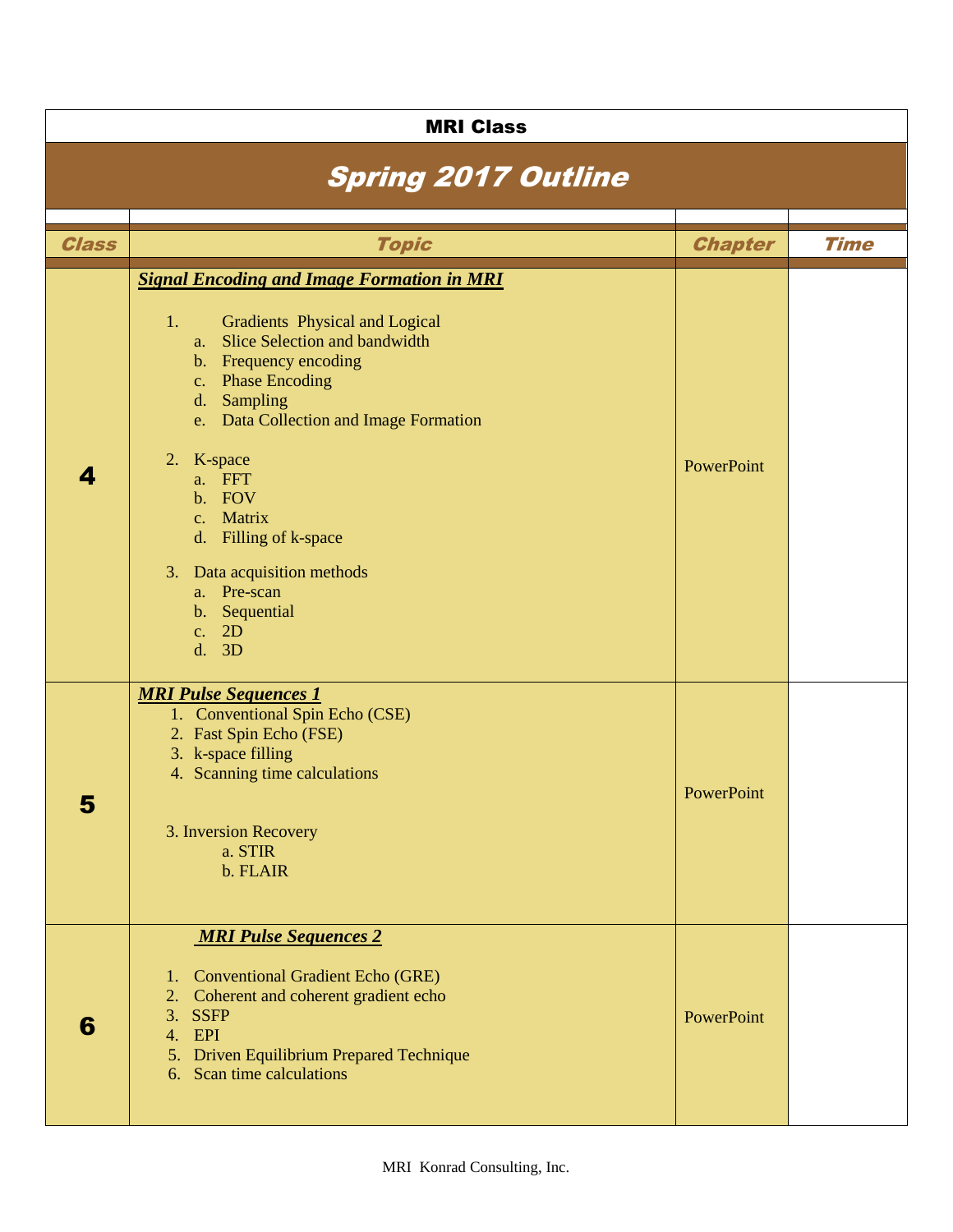| <b>MRI Class</b>           |                                                                                                                                                                                                                                                                                                                                                                                                                                                        |                |             |  |  |
|----------------------------|--------------------------------------------------------------------------------------------------------------------------------------------------------------------------------------------------------------------------------------------------------------------------------------------------------------------------------------------------------------------------------------------------------------------------------------------------------|----------------|-------------|--|--|
| <b>Spring 2017 Outline</b> |                                                                                                                                                                                                                                                                                                                                                                                                                                                        |                |             |  |  |
|                            |                                                                                                                                                                                                                                                                                                                                                                                                                                                        |                |             |  |  |
| <b>Class</b>               | <b>Topic</b>                                                                                                                                                                                                                                                                                                                                                                                                                                           | <b>Chapter</b> | <b>Time</b> |  |  |
| 7                          | <b>MRI Parameters, Image Quality, and Trade-offs</b><br>1. Imaging Quality<br>a. Contrast to noise<br>b. Signal to Noise<br>c. Spatial resolution<br>d. Contrast resolution<br>e. Temporal Resolution<br>$f_{\rm{r}}$<br><b>Scan Time</b><br>2. Imaging Parameters<br>a. TR<br>b. TE<br>c. TI<br>d. NSA<br>e. FOV<br>f. Matrix<br>g. Number of slices<br>h. Slice thickness and gap<br>i. Phase<br>j. Frequency<br>k. ETL<br>1.<br><b>Effective TE</b> | PowerPoint     |             |  |  |
| 8                          | <b>MRI Image Artifacts and QA Procedures</b><br>1. Image Processing Artifacts<br>a. Aliasing<br>b. Chemical shift<br>c. Truncation<br>d. Partial volume<br><b>Patient Related Artifacts</b><br>2.<br>a. Motion<br>b. Magic Angle<br>3. RF Related Artifacts<br>a. Cross-talk<br>b. Zipper artifacts<br>c. RF feedthrough<br>d. RF noise<br>4. Magnetic Susceptibility Artifacts<br>5. QA procedures in MRI                                             | PowerPoint     |             |  |  |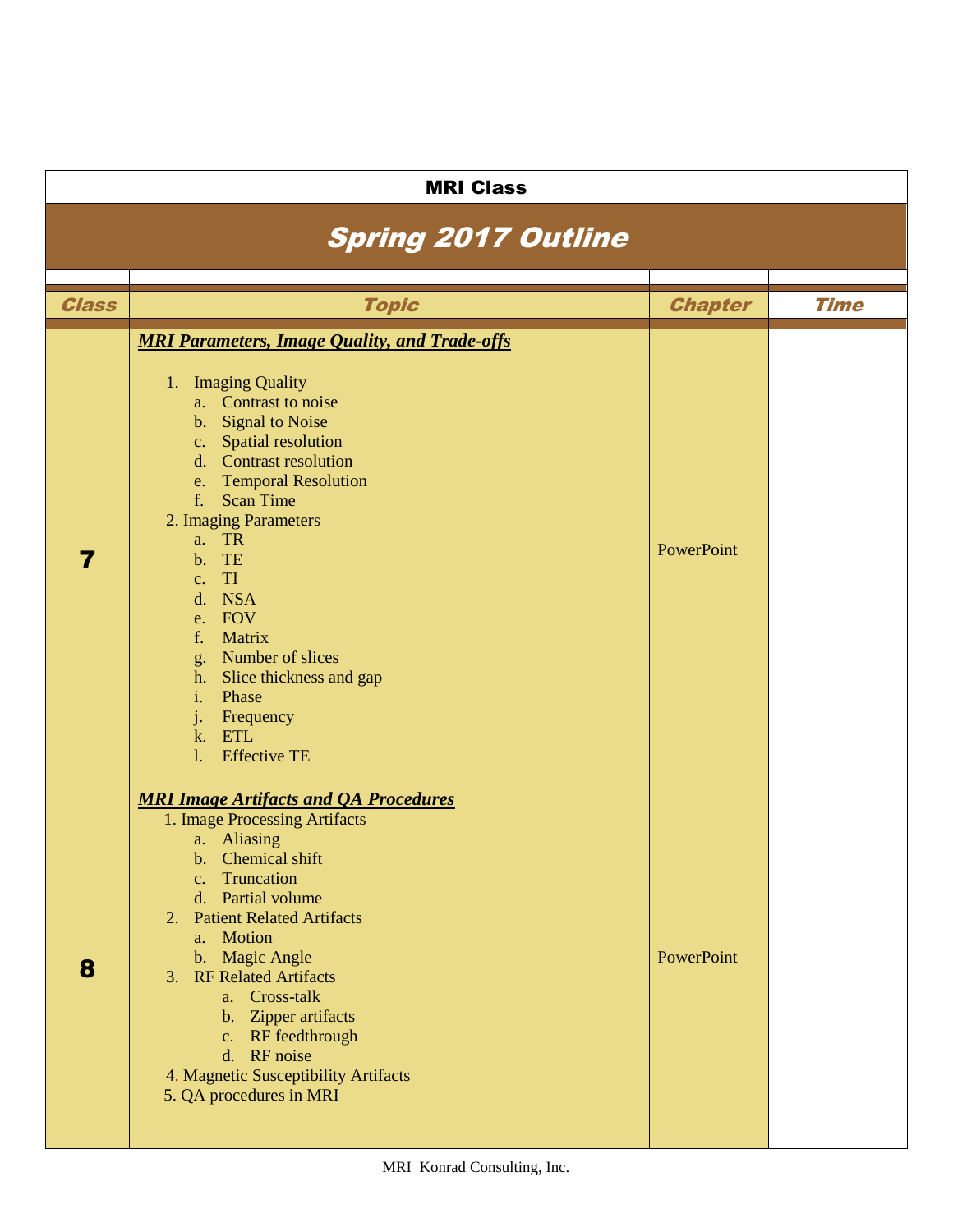| <b>MRI Class</b>           |                                                                                                                                                                                                                                                                                                                                                                   |                |             |  |  |
|----------------------------|-------------------------------------------------------------------------------------------------------------------------------------------------------------------------------------------------------------------------------------------------------------------------------------------------------------------------------------------------------------------|----------------|-------------|--|--|
| <b>Spring 2017 Outline</b> |                                                                                                                                                                                                                                                                                                                                                                   |                |             |  |  |
| <b>Class</b>               | <b>Topic</b>                                                                                                                                                                                                                                                                                                                                                      | <b>Chapter</b> | <b>Time</b> |  |  |
| 9                          | <b>Safety in MRI</b><br>1. Patient Screening and Testing Objects<br>Safety of the Equipment<br>2.<br>3. Magnetic Field Strength and Safety<br>4. RF safety<br>5. Biological Aspects of MRI<br>6. Patient Monitoring and Assessment<br>7. Patient transfer<br>a. routine<br>b. Patient with medical equipment<br>8. Contrast Media in MRI<br>9. Emergency Response | PowerPoint     |             |  |  |
| 10                         | <b>Scanning of the Head and Neck</b><br>Surface and cross-sectional anatomy brief review<br>1.<br>2. Pathologies<br>3. Patient preparation<br>4. Protocols: parameters, anatomy and pathology demonstrated<br>a. Routine brain<br>b. IAC<br>c. Pituitary gland<br>d. Soft tissue neck<br>e. Sinuses<br>f. Orbits<br>fMRI<br>g.                                    | PowerPoint     |             |  |  |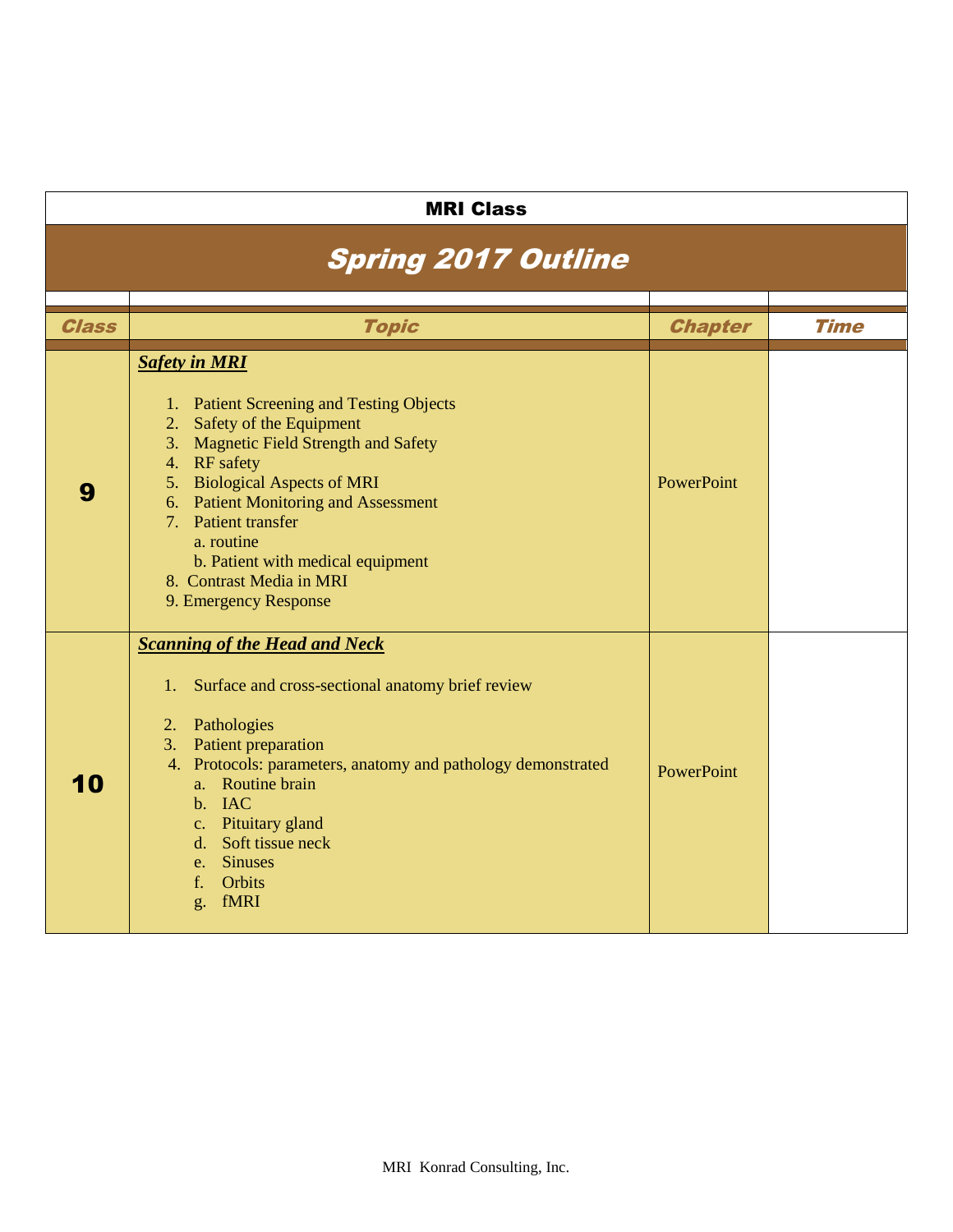| <b>MRI Class</b>           |                                                                                                                                                                                                                                                                                                                                                                                                                                            |                |             |  |  |
|----------------------------|--------------------------------------------------------------------------------------------------------------------------------------------------------------------------------------------------------------------------------------------------------------------------------------------------------------------------------------------------------------------------------------------------------------------------------------------|----------------|-------------|--|--|
| <b>Spring 2017 Outline</b> |                                                                                                                                                                                                                                                                                                                                                                                                                                            |                |             |  |  |
|                            |                                                                                                                                                                                                                                                                                                                                                                                                                                            |                |             |  |  |
| <b>Class</b>               | <b>Topic</b>                                                                                                                                                                                                                                                                                                                                                                                                                               | <b>Chapter</b> | <b>Time</b> |  |  |
| 11                         | <b>MRI</b> of the Spine and Musculoskeletal System<br>1. Surface and cross-sectional anatomy brief review<br>Pathologies<br>2.<br>3. Patient preparation<br>4. Protocols: parameters, anatomy and pathology demonstrated<br>a. C-spine<br>b. T-spine<br>c. LS-spine<br>d. TMJ<br>Shoulder<br>e.<br>Elbow<br>f.<br>g. Wrist<br>h. Hand<br>Hip<br>i.<br>Ankle<br>j.<br>k. Knee<br>Foot<br>$\mathbf{1}$ .<br>m. Long Bones<br>n. Arthrography | PowerPoint     |             |  |  |
| 12                         | <b>Vascular MRI</b><br>1. Vascular anatomy brief review<br>2. Pathologies<br>3. Patient preparation<br>4. Protocols: parameters, anatomy and pathology<br>demonstrated:<br>a. Mechanism of flow<br>b. MRA<br>c. MRV<br>d. Vascular head<br>e. Vascular neck<br>Peripheral vascular<br>f.<br>g. Image reconstruction: MPR and 3D                                                                                                            | PowerPoint     |             |  |  |